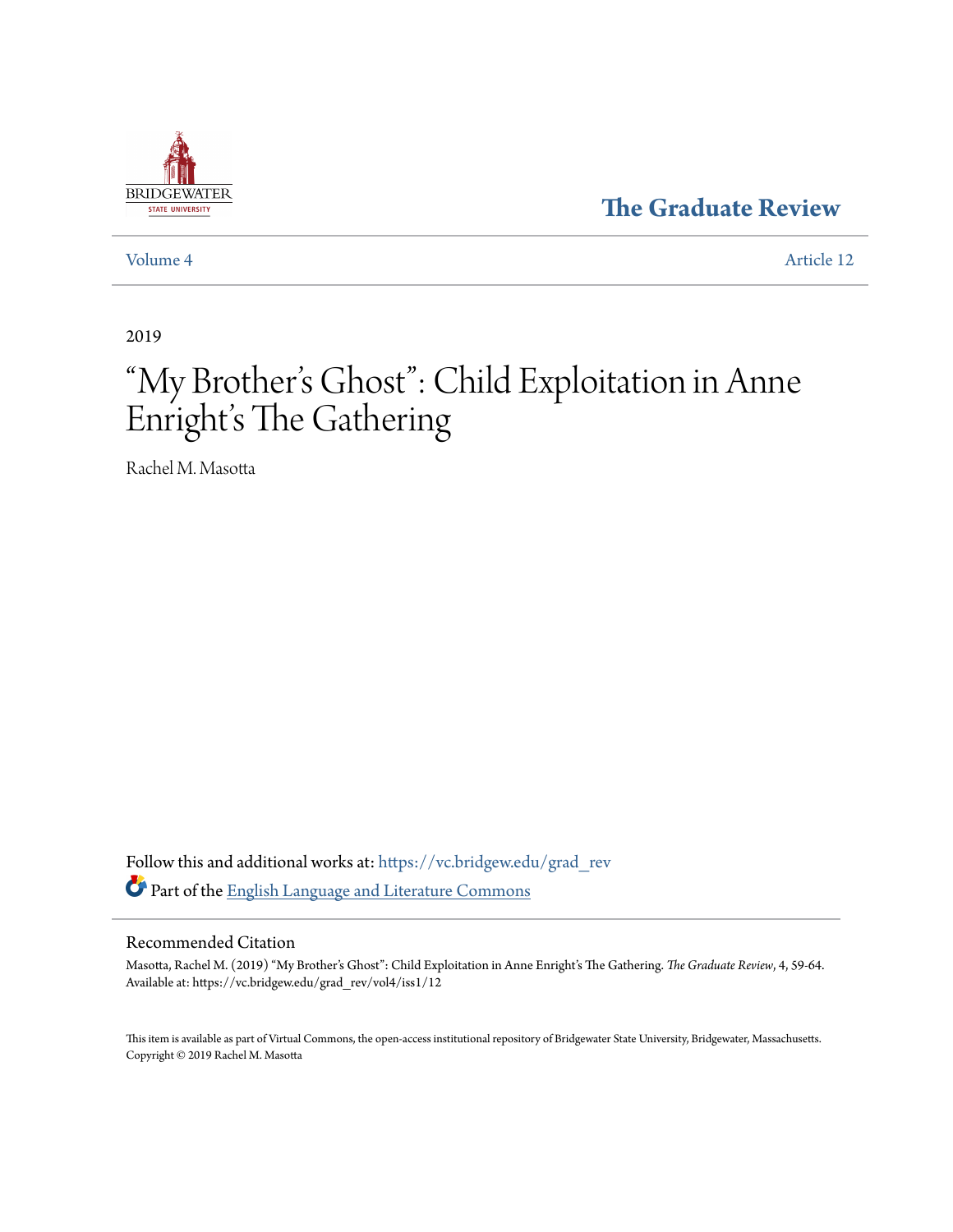# **"My Brother's Ghost": Child Exploitation in Anne Enright's**  *The Gathering*

# RACHEL M. MASOTTA

*The Gathering* by Anne Enright is a contemporary Irish novel that explores repression, trauma, and the burden of knowledge. porary Irish novel that explores repression, trauma, and the burden of knowledge. Gracefully dancing between the past and the present, Veronica Hegarty, the middle of nine children, is the main protagonist and first-person perspective in this gripping account of loss. Veronica serves as the narrator and orator of the novel in the twisted account of the Hegarty family history of neglect and sexual abuse. The focus of *The Gathering* is the recent suicide of Liam Hegarty, Veronica's older brother and lifelong confidante. Liam's death has ignited Veronica's subconscious and the horrific secret her mind has harbored for the years leading up to his death. Veronica struggles throughout the novel to address her version of what happened at their grandmother Ada's home the winter she and Liam were sent away. Veronica's fears are brought to the

surface when Liam returns to her in a ghostly form, serving as a constant reminder of the long-avoided truth she refuses to face. Liam's ghost both haunts and drives the narrative and wordlessly achieves an admission from Veronica allowing Anne Enright to employ Lam's fractured ghost as a representation. This essay is a jumping off point from Carol Dell'Amico's statement "[Liam] a throwaway and an absence- a figure for all those missing and unacknowledged in Ireland's past." (70). I set to prove in two ways that Anne Enright's *The Gathering* is a commentary on the long-term effects of unacknowledged sexual abuse from twentieth-century Ireland. The first being Liam Hegarty's ghost as a metaphor for repressed memories. The second, the Hegarty family's symbolization as the "invisible" or forgotten children of Ireland.

# **Liam as the Ghost**

I wish to begin with the ghostly return of Liam Hegarty. One could read Liam Hegarty's ghost as Anne Enright's Shakespearean homage to the ghost of King Hamlet. The two intertwine in their motives for returning to the living world. Two spectral characters, whose untimely deaths and ghostly returns, burden the main protagonists with the truth they reveal. Authors use the ghost character for a multitude of reasons. For Shakespeare, King Hamlet reveals the truth of his death to his grieving son, which ignites Prince Hamlet's inner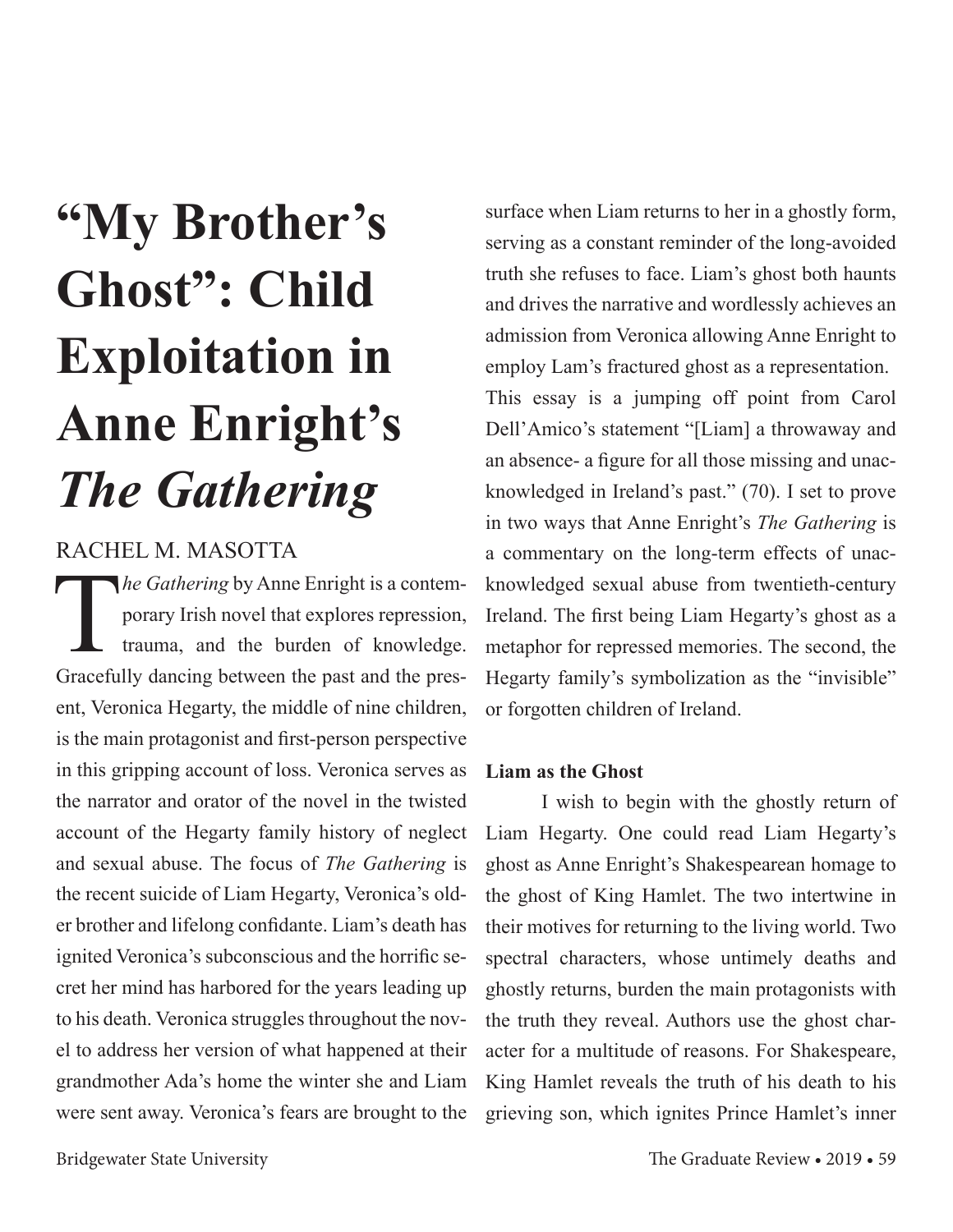conflict. For Enright, however, Liam Hegarty's ghost silently propels Veronica's decision to speak her truth. It would be easy for the ghost version of Liam to appear to Veronica in times of anguish and pain. So, for the most part, he does. However, he also returns to her in moments of unconsciousness when her mind wanders with no real direction. It is through these moments that the truth of the ghost reveals itself. Liam's ghost is Veronica's memory. A memory that moves, acts and looks like her brother Liam. Haunting her until she can admit what happened to them the winter they spent at Ada's. Trauma, repression and guilt take the form of Liam's ghost. Ghosts are never indeed ghosts; they are symbols, or desires, or fears presented to the unsuspecting. "My emigrant brother makes an old-fashioned ghost, and when he died, I dressed him in worn-out wellington boots, as the Irish seventies dipped back into the fifties in my mind" (Enright 191). The physicality of her "dressing" him shows the control she has over his creation. She is the inventor, the one who dresses up the vision and gives him the power. Liam's ghost is much more than an old memory Veronica can dust off. The secret has buried itself into her mind like a tick latches on and embeds itself deeper and deeper into the skin. The tick has been cared for, tended to, dressed. Freeing herself from the insect means acknowledging how it got there. The problem is squishing the bug or flicking it off will not work. It will take drastic

measures to ensure its extermination. Burning it, drowning it. Eradicating it.

Liam is never far from Veronica's mind long before his death. She mentions worrying for him, wondering what he would do with his life and if he ever was sincerely happy. She carries this burden for him all of her life, just now beginning to register the immense weight that Liam has had on her heart. While Liam remained alive, the secret that harbored inside Veronica was able to lay dormant. The shared secret manifests as the ghost haunting Veronica's life and when she is finally able to give a voice to that secret, she frees herself and her brother's ghost. "The ghost becomes the metaphor for memory; it is also a metaphor for things hidden and buried for memories that haunt Irish life and culture today" (Kunz 107). When we break down the nature of the ghost, we find the root of the problem. Veronica is also a victim. Enright has this in mind in her characterization of her as the caregiving child. Veronica's role in her family is to care for the wayward Liam whose questionable decisions have led him to lead the life of a vagabond. Veronica knows this and she frequently comments on her need to look after Liam, to protect Liam, to save Liam. Saving Liam in his waking life was the penance for which she decided betrayal. Veronica has focused so long on betraying him that she cannot see herself as a victim as well.

The way I have alluded to the secret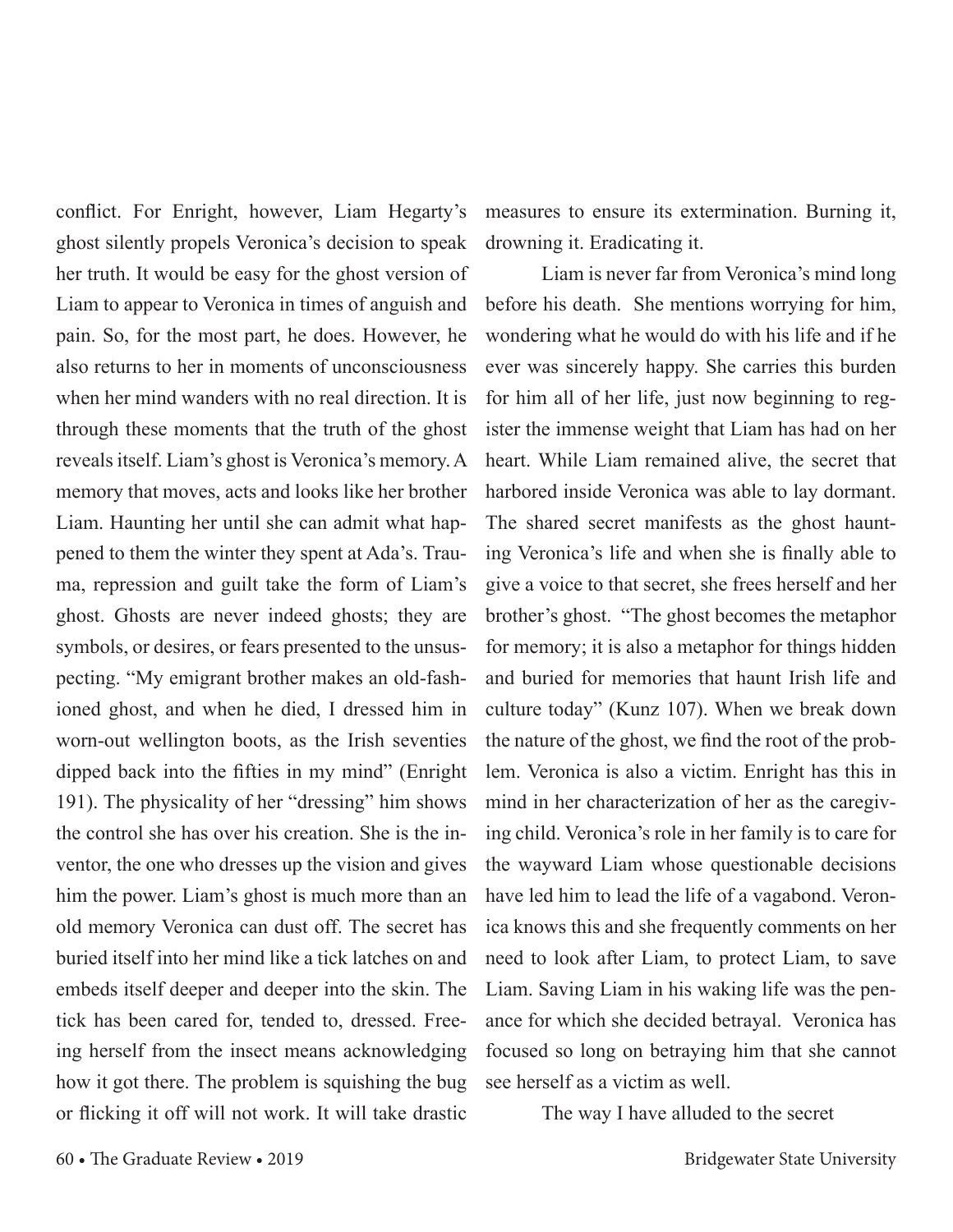throughout this essay is similar to the way Enright herself teases its reveal. It is purposefully drawn out and shocking. The peculiar part is that throughout my reading, long before I knew the secret, I felt its presence hovering above me. I knew what the secret was and not because I skipped ahead to read it. I knew because the sad reveal of ignored sexual abuse is a theme that dominates television, books and movies. There are entire television series dedicated to the horrific crimes of sex abusers and the victims who stay silent. With Veronica as the narrator and fellow victim, she becomes the voice for the dead and their painful secrets. Liam's secret is the secret of so many affected by sexual abuse, physical abuse and neglect. "Now I know that the look in Liam's eye was the look of someone who knows they are alone. Because the world will never know what happened to you, and what you carry around as a result of it" (Enright 177). The secret reveals itself through the eyes of a child with the pervasive and cutting language of a cynical adult. Veronica reveals that she witnessed Liam's molestation by Lambert Nugent, the landlord and family friend to their grandmother, Ada, the winter of 1968 when they lived with her. Veronica admits that at eight years old, she was overwhelmed by the horrific act she saw and internalized it for many years. Only when she recounts the past does she allude to its poisoning effects on her memories and in specific choices she has made.

### **The Hegartys as the Invisible Children**

In recent years, sexual and physical abuse allegations in Ireland's industrial schools have received extensive media attention. "Beginning in the 1990s, numerous individuals began to attest to childhood neglect and abuse in Irish industrial schools, in other institutions or within their own families or parishes" (Dell'Amico 63). Many believe that the abuse was well-known within the school and the church, shedding negative light to an issue already living under a microscope. The children who suffered in these industrial schools are just the tip of the iceberg. Systemic abuse has persisted much longer than the name for it was ever created. Michael Molino says it well. "These stories have caused many to question the unholy alliance between church and state in independent Ireland that allowed children of the poor and children of those deemed morally corrupt to be exploited and brutalized in institutional care run for profit by religious congregations like the Christian Brothers and the Sisters of Mercy" (40). *The Gathering* takes place in what appears to be early 2000s Ireland. The flashbacks to the past take place in 1968, right in the throes of the alleged abuse. Anne Enright is masterfully acknowledging the "invisible" children of Ireland (Dell'Amico). Children forgotten by their parents, teachers, friends,' their government, their church. Exploited children in dire need of protection. The Hegarty children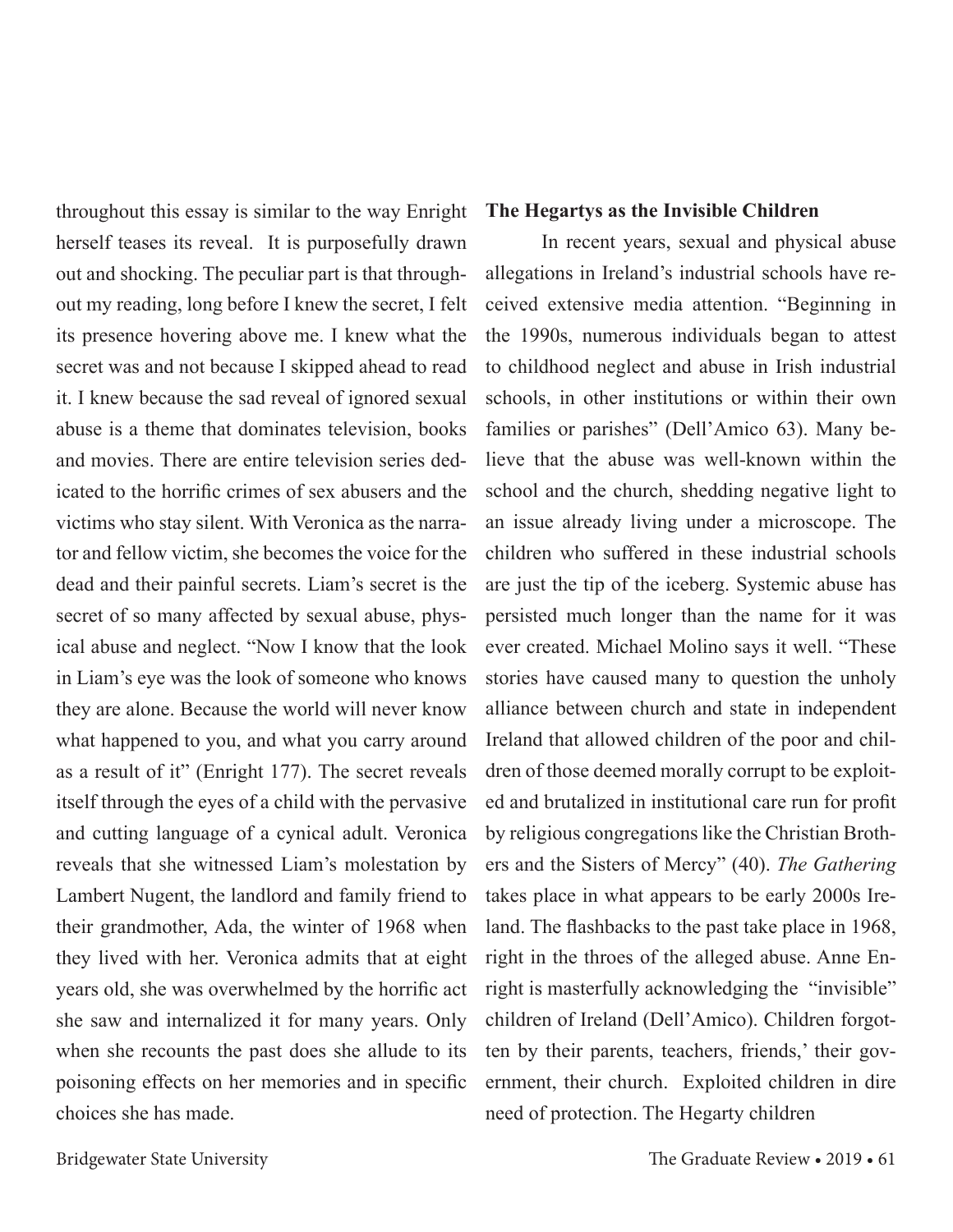represent this unprotected group. Enright suggests that "Mammy" and "Daddy" Hegarty gave the same amount of thought to their children as they would of ornaments on a Christmas tree; decorative and innumerable. The nine children in the family's clan are discussed in length by Veronica. Some are troubled, some unscathed from the neglect and some like Liam are long deceased.

As the novel progresses, and the sad realities of the grown Hegarty children's lives are revealed, Enright proves that ornaments are also delicate, sentimental and breakable. The Hegartys' lack of supervision and protection led to their lifelong battle with depression, trauma, substance abuse and shame. Using Veronica's memories, Anne Enright weaves the past and present together to give us the full scope of the Hegarty children's history. Through this, we learn that as children, Liam and Veronica were sent away to live with their grandmother when their mother's deteriorating mental health forced them out of their family home. Combining their mother's underlying mental illness with their maternal grandmother's unwillingness to speak of unpleasantries, we find the repressive seeds that have been planted years before Veronica and Liam were even born. Veronica tells us that she never knew why out of nine children, she and Liam were the ones to be sent away to Ada's. "My feelings were not relevant- not just to that occasion, but to the whole business of being alive" (Enright

65). Veronica names each of the adults in her life at the time and in great length describes noteworthy moments of personal betrayal from them. Her mother had too many children to care for; her father died young and ignorant; her grandmother self destructed internally while violently washing dishes and staring out the kitchen window into oblivion. Veronica blames their ignorance and their pain for Liam's death. Liam's suicide is apparent to Veronica as if he had been marked by death a long time ago. Enright writes, "I don't know when Liam's fate was written in his bones. And although Nugent was the first man to put his name there, for some reason, I don't think he was the last. Not because I saw anything else going on, but because this is the way these things work. Of course, no one knew how these things worked at the time" (163). No one knew how those things worked at the time because child abuse was prosecuted the same way that adult abuse was. The name itself was coined in the mid-1980s (Moira J. Macguire). Veronica's and Liam's invisibility in their own family reflects the invisibility of victims of sex crimes and child exploitation. Veronica is the vessel for the acknowledgment as she attempts to justify why she never told the truth about what happened. Liam's corpse is the more macabre vessel. Liam wore a "fluorescent yellow jacket" (141). He brought stones with him in his pockets and wore no underpants or socks. "Liam took off his underpants because they were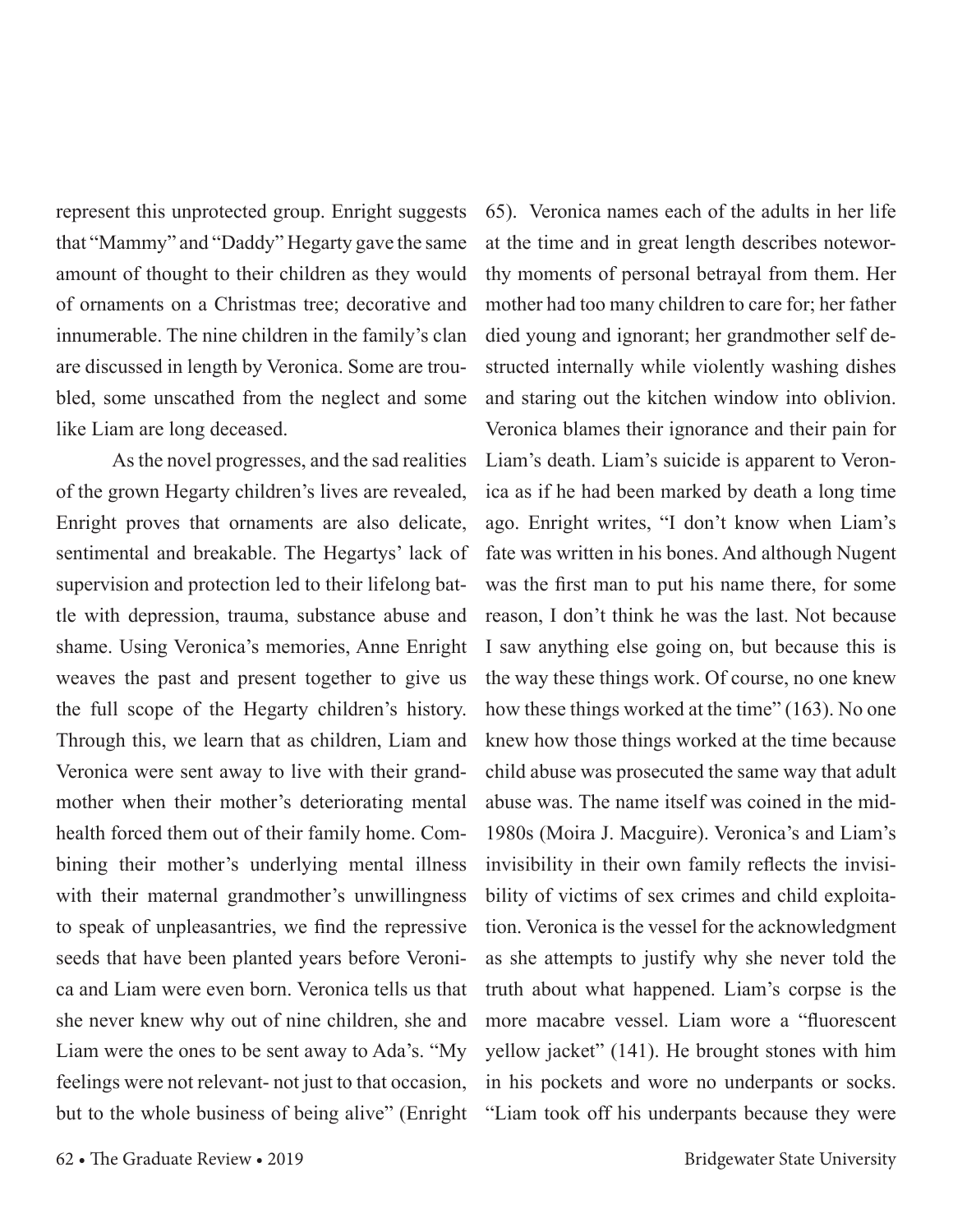not clean. He took off his socks because they were not clean. He probably thought, as the cold flooded his shoes, cleansing thoughts" (Enright 142). Liam Hegarty tried to wash away the past with the cold rushing waters. Waters that he intended to end his life with, more importantly, his life of suffering at the hands of a menacing abuser. This vessel is essential to the narrative because it is hearing these disturbing facts that leads Veronica to her private confession. Liam needed a sterile, clean death; Veronica needs a clean start.

### **Conclusion**

According to Enright, Ireland is haunted. Haunted by history, by systemic abuse, and most importantly, its mistreatment of children. Liam Hegarty's ghost is Veronica's repressed memory. The ghosts of the past are at the root for what haunts people, but a ghost is so much more than a ghost. A ghost is a memory, a vision, a feeling, or a place. For Veronica, Liam's ghost represents her repressed memories, her inner despair, and her neglected inner child. The ghost instead becomes the embodiment of their trauma and their mistreatment. Once we determine the nature of the ghost, it becomes clear that the dead cannot haunt. It is the living who haunt themselves.

Veronica gives voice to those without. *The Gathering* is a feminist intervention into conflict, a historical bearing witness to other's suffering and

an act of resistance against oppression" (Dell'Amico 72). Veronica may also be a forgotten child, but she uses her position as a voice for the dead to serve as an ally. Enright uses these literary devices to highlight the long-term effects of ignored sexual abuse on families and communities; specifically, those of the industrial schools in the twentieth century.

There is hope for Veronica, Liam, and the voiceless children their characters stand in for. Hope lies in acceptance; acceptance in the person's moral character; acceptance in a cruel fate.

When we conclude *The Gathering*, there is a choice that Veronica must make. Her choice is open-ended and complicated, but the choice is to move on or to become the ghost she so fervently fears. If Liam's ghost returns, which it may, Veronica can know that the real power lies within her admission of the truth. "But I do not want a different destiny from the one that has brought me here. I do not want a different life. I just want to be able to live it. That's all" (Enright 260). Veronica realizes that her cross to bear, her brother's secret is, in fact, an anchor. And it will not slow her; rather, it will keep her still. Because the cross adds weight to the wearer's back; the anchor prevents them from moving forward.

In a poignant scene at the novel's end, the Hegarty family has come together for Liam's funeral. The tension is high and the despair